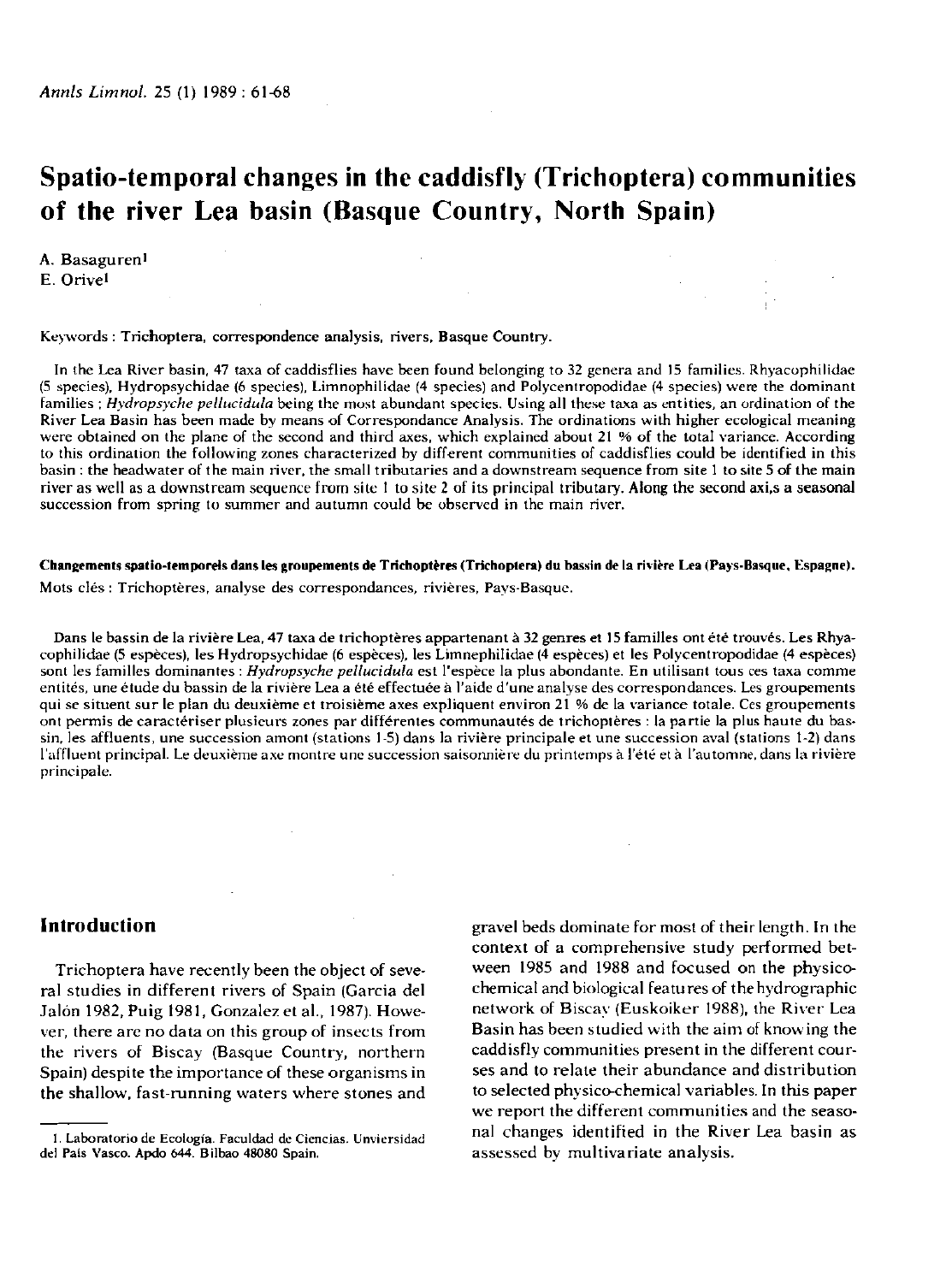# **<sup>1</sup> . Study area**

The River Lea rises at 1026 m above sea level and flows for about 20 km. draining a catchment area of 81,18 km<sup>2</sup> (Fig. 1). It is a small and fast-running river which traverse sandstones at its headwater and calcareous rocks at the downstream reaches. Riffle areas with stone and gravel beds extend along its length until the tidal limit where it receives the main source of pollution.

The climate is typically warm-temperate with mean annual precipitation greater than 1500 mm regulary distributed in winter and spring, but with short dry periods chiefly in summer. During the study period a persistent dryness extended until mid-autumn.

Agriculture and farming are the main activities of the catchment which is one of the least perturbed in the Basque Country, maintaining a well conserved riparian vegetation for most of its length.



Fig. 1. Study area and sampling sites.

### **2. Methods**

11 sites were located on the main river and its tributaries and visited in winter, spring, summer and autumn for macroinvertebrate sampling as well as for phvsico-chemical data. Criteria for selection were chiefly distance from source, substrate typology, land use and accessibility. Five samples were collected from each site and in each season by means of a kicktype sampler through transects covering an area of about 0,3 *m 2* in riffle areas. Parallel sets of samples were taken from pool areas but only riffle samples corresponding to spring, summer and autumn were analyzed. Individual samples at each site were combined to form one composite sample per season. The Kick sampler was provided with a mesh size of 200  $t$ <sub>u</sub>m and a frame of about 20.5  $\times$  25 cm. Samples were washed in the field through two sieves (mesh size of 0,2 'mm and 1 cm) and then fixed in 4 % formalin. At the laboratory, samples were washed again through a sieve (mesh size of 0,5 mm) and organisms stored in 70 *%* ethyl alcohol. Adults and pupae were also catch to helping in larvae identification.

After transformation of total abundance of each taxon in each sample to  $log (X + 1)$  to avoid overdispersion of data, a Correspondence Analysis was performed to a data matrix of 47 taxa and 31 samples using the SPAD program (Lebart & Morineau 1982). This ordination technique is less affected than principal component analysis by data matrices containing many zeros. Several ordination analyses were performed taken out species only present in a few places as well as young larvae but the position of the remaining species on the space of the first three axes was similar to the position that presented in the analysis performed with all taxa being the later the analysis in which the position of the sites had the best ecological meaning. Thus, in this paper only, the analysis performed with all taxa and all sites is presented. Ordination scores of CA were correlated to selected physico-chemical variables using the Pearson coefficient.

## **3. Results**

Conductivity values oscillated between 127  $\mu$ S/cm in a small stream in autumn (LO)to 375  $\mu$ S/cm in the last station of the main river in summer. Conductivity increased slighthly downstream, being more marked the seasonal changes. Oxygen values were always very high at all sites decreasing sligthly in summer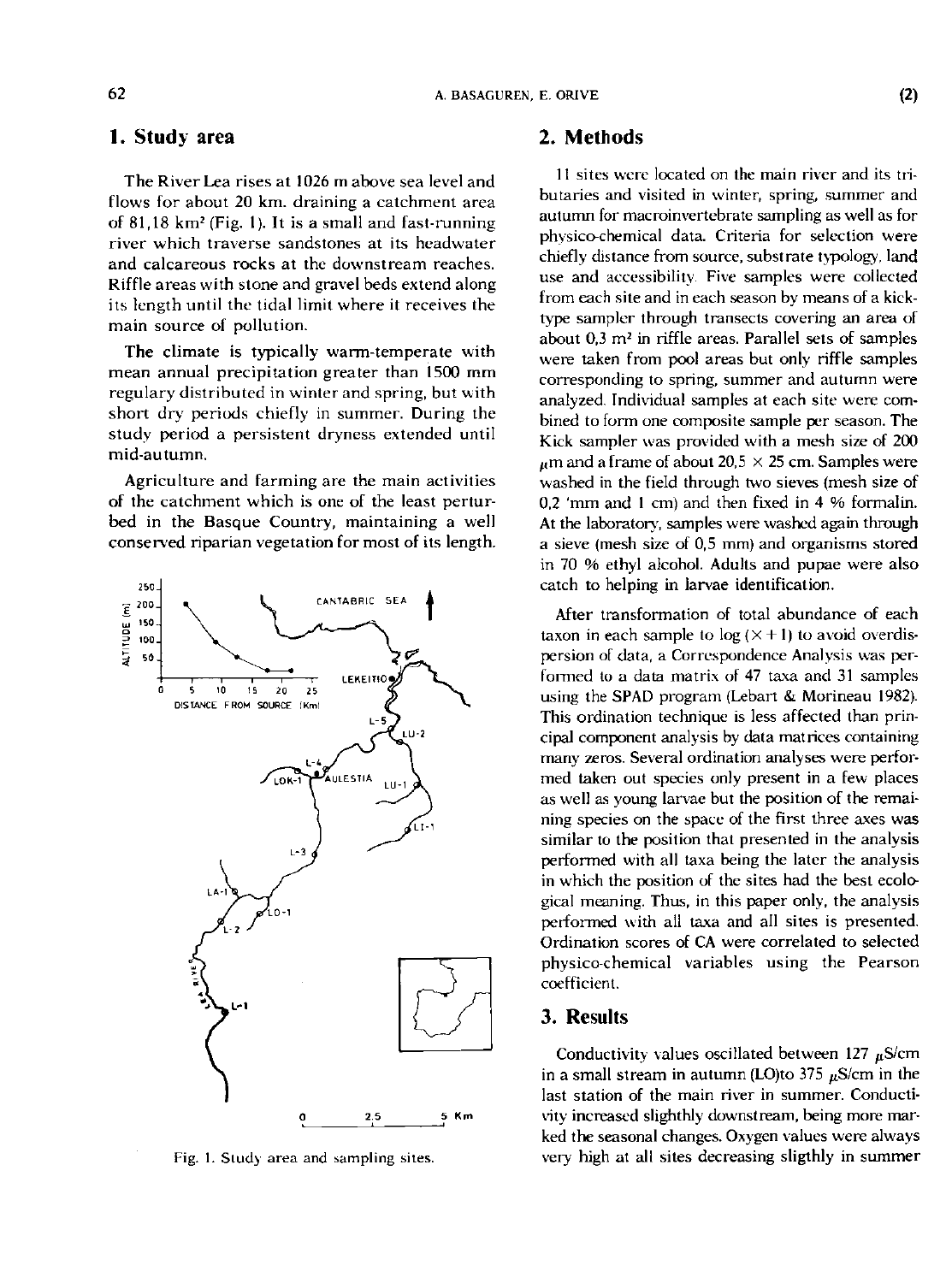



Fig. **2.** Spatio-temora] changes in water conductivity, oxygen and temperature in the main river. Code as in Table **I.**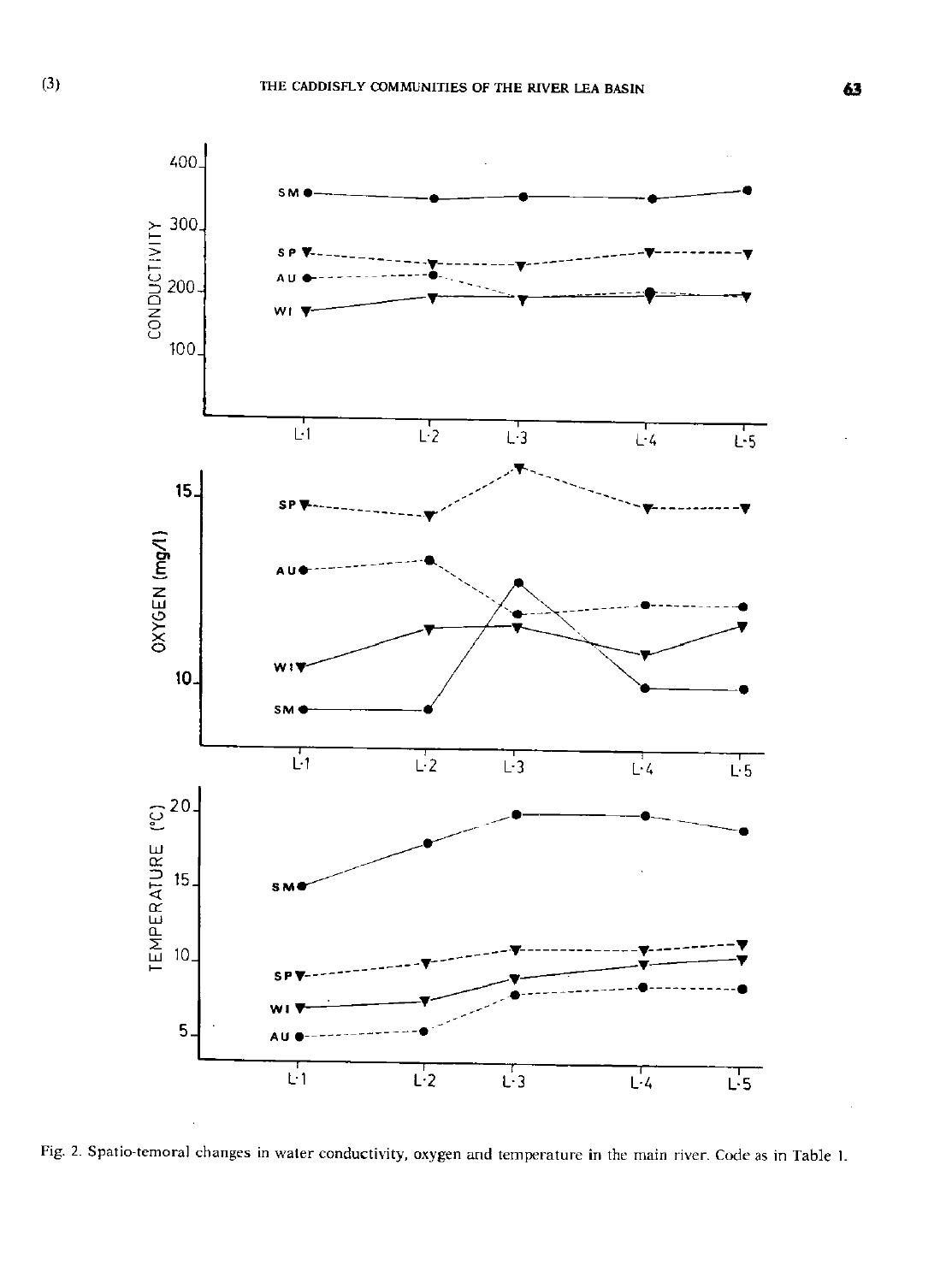when values of about 90 % saturation level were found at sites 1 and 2 of the main river and at site LA-I. Temperature ranged from 5° C in autumn to 20° C in summer, being always lower upstream (Fig. 2). River flow oscillated between 6m<sup>3</sup> /s at the last station of the main river in spring to less than 0.5m% in the effluents in summer. Width ranged from 14 m in the effluents and first site of the main river to 9-13 m in the other stations of the main river.

In the Lea River basin 47 taxa of caddisflies were found belonging to 14 families and 32 genera. Among them, Rhyacophilidae (5 species), Hydropsychidae (6 species), Limnephilidae (4 species), and Polycentropolidae (4 species) were the dominant species (Table I). These organisms were distributed through out the basin denoting that it is relatively un-perturbed.

As a consequence of the numerical dominance of *Hydropsyche pellucidula* in summer, specific diversity was maximal at most sites in spring and/or in autumn where individual numbers were best partitioned into different species. An exception was site 4 of the main river where specific diversity was maximal in summer.

Diversity was greatest in the main river, being highest at site 5 in autumn coinciding with the relative decreases of hydropsychid numbers (Fig. 3). Diversity decreased drastically at site 3 of the main river located downstream in the locality of Aulestia and was low too in several streams dominated by one or two species of hydropsychids.



Fig. 3. Spatio-temporal changes in species diversity along the main river.

The most ubiquitous species were *Rhyacophila denticulata, Rhyacophila relicta, Hydropsyche pellucidula*  and *Hydropsyche siltalai, H. pellucidula* being the most abundant species.

*Rhyacophila denticulata* coexisted at several sites with *Rhyacophila relicta,* this being most abundant in sites 2 and 3 of the main river and in several streams. Coexistence was also observed between *Hydropsyche* species ; being especially evident between *Hydropsyche pellucidula* and *Hydropsyche siltalai* which showed their maximum at the middle and lower reaches of the main river.

The results of the ordination analysis appear in Fig. 4 showing the plane of the second and third axes. The first axis was considered misleading because it separated small unidentified hydropsychids from *Hydropsyche siltalai* on the basis that the former, wich only appeared at one site in one season, do not coexist with the latter which, by contrast, was widely distributed. However the plane of the second and third axes showed a distribution of samples and taxa that could be interpreted in ecological terms. These two axes explained about 21 % of the total variance and are mainly related to altitude. At the left side of axis two are the headwater of the main river and the sites located upstream in the tributaries. At the right side appear sites 2,3,4 and 5 of the main river. The third axis separates the headwater of the main river from the small tributaries. Along this axis can also be observed the downstream sequence of species from site 1 to site 5 of the main river and the downstream changes from site 1 to site 2 of the principal tributary. A seasonal succession can be observed in the main river along the second axis from spring to summer and autumn. In the main river the longitudinal changes are chiefly based in the downstream increases of hydropsychid larvae and on the presence of *Chimarra marginata* larvae and on the presence of *Chimarra marginata* and *Cheumatopsyche lepida* in the lower reaches. In the principal tributary the downstream changes are the principal tributary the downstream changes are mainly based on the presence at the first site of *Aga*petus delicatulus as well as by the downstream<br>increases in hydropsychid larvae.

Several species such as *Agapetus delicatulus, Silo nigricornis, Glossosoma spoliatum, Wormaldia subnigra* and *Plectrocnemia conspersa* appear in the small tributaries whilst by contrast, *Philopoiamus montanus, Rhyacophila tristis, Rhyacophila martynovi* and *Hydropsyche dinarica* are characteristic of the first station of the main river.

On the other hand, the seasonal succession that is obseved in the main river is based on the increases in number of individuals in summer and/or in autumn.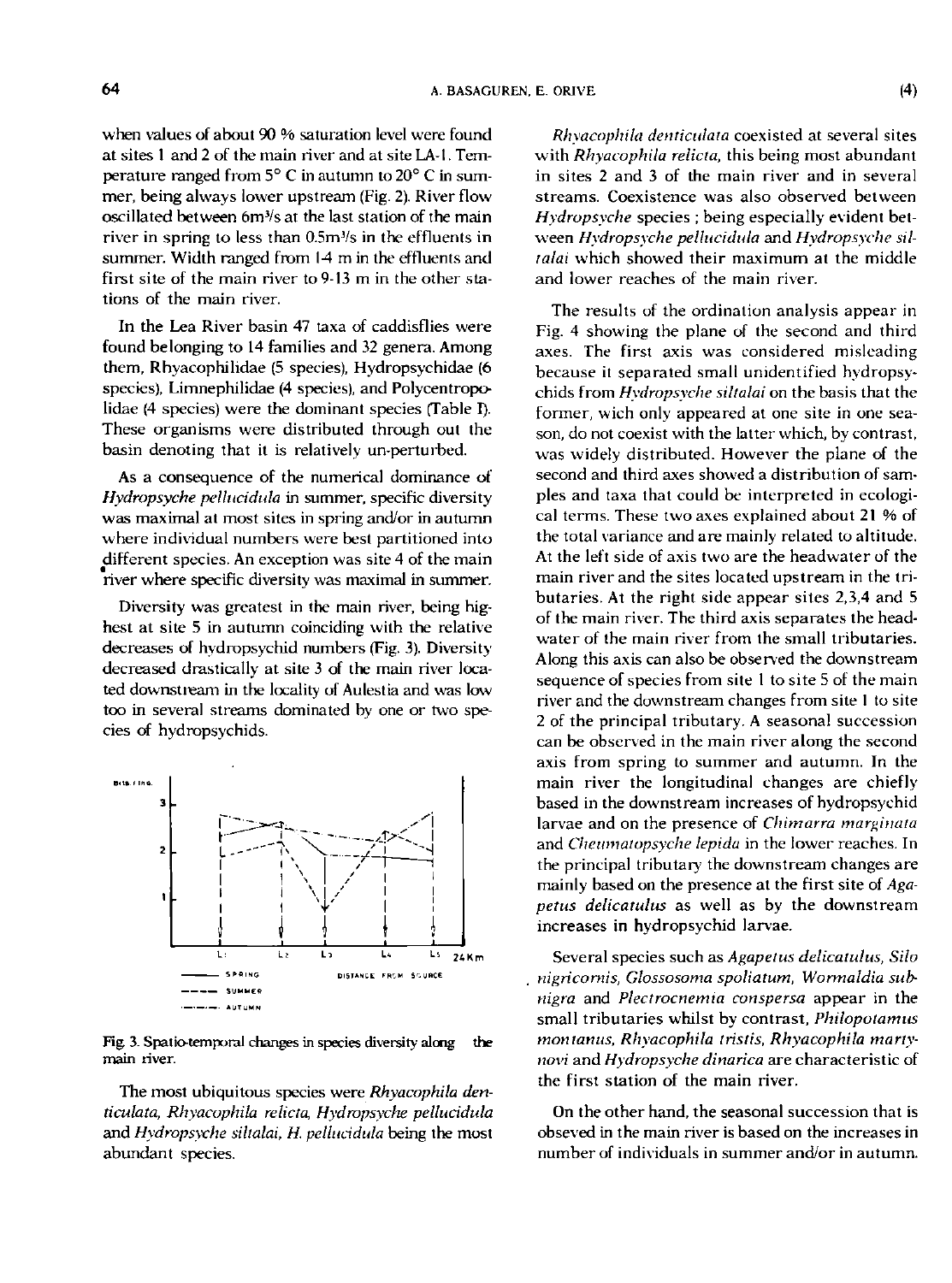| ¦,'°<br>a<br>ត្តូន និង<br>ដឹង<br>î<br>종 그 동 목<br>事<br>2S<br><u>ង = នន</u><br>ħ<br>訃<br>ž<br>20 LB<br>ź<br>2<br>-!<br>នា<br>'n,<br>្រុះ<br>ក្នុង<br>I₹<br>문요<br>"≏<br>22<br>្គុំមន្ត្រី<br>ls.<br>۰,<br>រះរួត<br>P<br>2<br>×<br>美菜<br>ã<br>3-<br>×<br>ង្គ <i>ំង</i> ្គិ<br>ã<br>₹<br>z<br>g<br>z<br>2<br>K<br>គ្នា កុង្កា<br>非<br>$\equiv$<br>÷<br>$\frac{1}{2}$<br>ş<br>à,<br>2<br>h.<br>严重<br>2<br>ī<br>ទ្ធមន<br>₹<br>ă,<br>ĭ<br>•g.,<br>Ę<br>ī<br>ŝ<br>រះខ្លុ<br>2<br>3<br>Ξ<br>c<br>$\frac{1}{2}$ = $\frac{1}{2}$<br>볼<br><b>គ្គី គឺ</b> គឺ<br>۰.<br>z<br>- 2<br>ខ្លះ្<br>m o<br>28<br>¥<br>£<br>호혼<br>P,<br>в<br>8<br>좋으므유<br>я<br>N<br>ş<br>ã<br>å<br>a.<br>Bost<br>3<br>×<br>m<br>٠<br>ń<br>ŝ<br>9≃ = 8<br>Ξ<br>X<br>š<br>28<br>I<br>274<br>폴므었었<br>Ξ.<br>h<br>R<br>¦.<br>иR<br>ă<br>2<br>3 R Ş<br>a<br>Rođeni<br>F<br>ΞŘ<br>ø<br>$\tilde{\mathbb{R}}^n$<br>Ĕ<br>۰<br>E.<br>3<br>$\frac{3}{2}$ .<br>G<br>z<br>5<br>죠<br>ğ<br>F<br>I.<br>ã<br>issi<br>ិទ្ធិ<br>1<br>sβ<br>모양<br>문제로복<br>h<br>ã<br>8<br>¥<br>= ¤<br>5=33<br>32<br>E<br>÷<br>ë<br>로치<br>ដ្ឋក្នុ<br>물부족복<br>25<br>≝<br>¥<br>포르흑흑<br>።<br>수설<br>ċ<br>G<br>g a<br>ż<br>2<br>ខ្លួងខ្លួ<br>F<br>៓<br>1<br>2<br>ត្តិទន្តិ<br>g<br>비<br>R<br>2-<br>ង = ក្ដុង្<br>Washington Terresorte<br>wi goodtre pathias ( ) sweet in<br>tertrocaumic grateulate<br>inclusionario comporti<br>physical Linux Circums<br>spheart day ( ) services)<br>pasphila (jeveniles)<br>propose to pollucidal<br>parapidik denticulat<br><b>Ingegentlie mertynevt</b><br>phropeup: he concellate<br><b>tomptive</b> let port<br>proposite in intern<br><b>More of Scientishers</b><br>holms are professed in<br>ontooir un oitierra<br>Alessante anteces<br>properties directes<br>more spointing<br><b>Microsome restar</b><br>photographs attacks<br>the maid a substep<br>properties collects<br><b>William Charles Re</b><br>Many ra any film<br>cetus de hostal<br>vy konyte partile<br>anicos pinais basella<br>mophilis adulti<br>properties to sette<br>undergram Airline<br>that passes have a<br>antarparty: village<br>irleadams ail grit<br>what has any to<br>was on a sign<br>Janet reduce<br>lle nigritaerste<br>ĕ<br>The company<br><b>BE BE AN WHAT</b><br>sortile between<br>hutrichtus.<br>Propriese<br>magaillíte<br>M<br><b>TO MAIN 19</b><br>ara pilan<br><b>The Second</b><br>× |  | JF |  | $\frac{1}{2}$ |  |  | Ï |  | Ï |  | ī |  | 3 |  |  | ī |  |  |  |
|---------------------------------------------------------------------------------------------------------------------------------------------------------------------------------------------------------------------------------------------------------------------------------------------------------------------------------------------------------------------------------------------------------------------------------------------------------------------------------------------------------------------------------------------------------------------------------------------------------------------------------------------------------------------------------------------------------------------------------------------------------------------------------------------------------------------------------------------------------------------------------------------------------------------------------------------------------------------------------------------------------------------------------------------------------------------------------------------------------------------------------------------------------------------------------------------------------------------------------------------------------------------------------------------------------------------------------------------------------------------------------------------------------------------------------------------------------------------------------------------------------------------------------------------------------------------------------------------------------------------------------------------------------------------------------------------------------------------------------------------------------------------------------------------------------------------------------------------------------------------------------------------------------------------------------------------------------------------------------------------------------------------------------------------------------------------------------------------------------------------------------------------------------------------------------------------------------------------------------------------------------------------------------------------------------------------------------------------|--|----|--|---------------|--|--|---|--|---|--|---|--|---|--|--|---|--|--|--|
|                                                                                                                                                                                                                                                                                                                                                                                                                                                                                                                                                                                                                                                                                                                                                                                                                                                                                                                                                                                                                                                                                                                                                                                                                                                                                                                                                                                                                                                                                                                                                                                                                                                                                                                                                                                                                                                                                                                                                                                                                                                                                                                                                                                                                                                                                                                                             |  |    |  |               |  |  |   |  |   |  |   |  |   |  |  |   |  |  |  |
|                                                                                                                                                                                                                                                                                                                                                                                                                                                                                                                                                                                                                                                                                                                                                                                                                                                                                                                                                                                                                                                                                                                                                                                                                                                                                                                                                                                                                                                                                                                                                                                                                                                                                                                                                                                                                                                                                                                                                                                                                                                                                                                                                                                                                                                                                                                                             |  |    |  |               |  |  |   |  |   |  |   |  |   |  |  |   |  |  |  |
|                                                                                                                                                                                                                                                                                                                                                                                                                                                                                                                                                                                                                                                                                                                                                                                                                                                                                                                                                                                                                                                                                                                                                                                                                                                                                                                                                                                                                                                                                                                                                                                                                                                                                                                                                                                                                                                                                                                                                                                                                                                                                                                                                                                                                                                                                                                                             |  |    |  |               |  |  |   |  |   |  |   |  |   |  |  |   |  |  |  |
|                                                                                                                                                                                                                                                                                                                                                                                                                                                                                                                                                                                                                                                                                                                                                                                                                                                                                                                                                                                                                                                                                                                                                                                                                                                                                                                                                                                                                                                                                                                                                                                                                                                                                                                                                                                                                                                                                                                                                                                                                                                                                                                                                                                                                                                                                                                                             |  |    |  |               |  |  |   |  |   |  |   |  |   |  |  |   |  |  |  |
|                                                                                                                                                                                                                                                                                                                                                                                                                                                                                                                                                                                                                                                                                                                                                                                                                                                                                                                                                                                                                                                                                                                                                                                                                                                                                                                                                                                                                                                                                                                                                                                                                                                                                                                                                                                                                                                                                                                                                                                                                                                                                                                                                                                                                                                                                                                                             |  |    |  |               |  |  |   |  |   |  |   |  |   |  |  |   |  |  |  |
|                                                                                                                                                                                                                                                                                                                                                                                                                                                                                                                                                                                                                                                                                                                                                                                                                                                                                                                                                                                                                                                                                                                                                                                                                                                                                                                                                                                                                                                                                                                                                                                                                                                                                                                                                                                                                                                                                                                                                                                                                                                                                                                                                                                                                                                                                                                                             |  |    |  |               |  |  |   |  |   |  |   |  |   |  |  |   |  |  |  |
|                                                                                                                                                                                                                                                                                                                                                                                                                                                                                                                                                                                                                                                                                                                                                                                                                                                                                                                                                                                                                                                                                                                                                                                                                                                                                                                                                                                                                                                                                                                                                                                                                                                                                                                                                                                                                                                                                                                                                                                                                                                                                                                                                                                                                                                                                                                                             |  |    |  |               |  |  |   |  |   |  |   |  |   |  |  |   |  |  |  |
|                                                                                                                                                                                                                                                                                                                                                                                                                                                                                                                                                                                                                                                                                                                                                                                                                                                                                                                                                                                                                                                                                                                                                                                                                                                                                                                                                                                                                                                                                                                                                                                                                                                                                                                                                                                                                                                                                                                                                                                                                                                                                                                                                                                                                                                                                                                                             |  |    |  |               |  |  |   |  |   |  |   |  |   |  |  |   |  |  |  |
|                                                                                                                                                                                                                                                                                                                                                                                                                                                                                                                                                                                                                                                                                                                                                                                                                                                                                                                                                                                                                                                                                                                                                                                                                                                                                                                                                                                                                                                                                                                                                                                                                                                                                                                                                                                                                                                                                                                                                                                                                                                                                                                                                                                                                                                                                                                                             |  |    |  |               |  |  |   |  |   |  |   |  |   |  |  |   |  |  |  |
|                                                                                                                                                                                                                                                                                                                                                                                                                                                                                                                                                                                                                                                                                                                                                                                                                                                                                                                                                                                                                                                                                                                                                                                                                                                                                                                                                                                                                                                                                                                                                                                                                                                                                                                                                                                                                                                                                                                                                                                                                                                                                                                                                                                                                                                                                                                                             |  |    |  |               |  |  |   |  |   |  |   |  |   |  |  |   |  |  |  |
|                                                                                                                                                                                                                                                                                                                                                                                                                                                                                                                                                                                                                                                                                                                                                                                                                                                                                                                                                                                                                                                                                                                                                                                                                                                                                                                                                                                                                                                                                                                                                                                                                                                                                                                                                                                                                                                                                                                                                                                                                                                                                                                                                                                                                                                                                                                                             |  |    |  |               |  |  |   |  |   |  |   |  |   |  |  |   |  |  |  |
|                                                                                                                                                                                                                                                                                                                                                                                                                                                                                                                                                                                                                                                                                                                                                                                                                                                                                                                                                                                                                                                                                                                                                                                                                                                                                                                                                                                                                                                                                                                                                                                                                                                                                                                                                                                                                                                                                                                                                                                                                                                                                                                                                                                                                                                                                                                                             |  |    |  |               |  |  |   |  |   |  |   |  |   |  |  |   |  |  |  |
|                                                                                                                                                                                                                                                                                                                                                                                                                                                                                                                                                                                                                                                                                                                                                                                                                                                                                                                                                                                                                                                                                                                                                                                                                                                                                                                                                                                                                                                                                                                                                                                                                                                                                                                                                                                                                                                                                                                                                                                                                                                                                                                                                                                                                                                                                                                                             |  |    |  |               |  |  |   |  |   |  |   |  |   |  |  |   |  |  |  |
|                                                                                                                                                                                                                                                                                                                                                                                                                                                                                                                                                                                                                                                                                                                                                                                                                                                                                                                                                                                                                                                                                                                                                                                                                                                                                                                                                                                                                                                                                                                                                                                                                                                                                                                                                                                                                                                                                                                                                                                                                                                                                                                                                                                                                                                                                                                                             |  |    |  |               |  |  |   |  |   |  |   |  |   |  |  |   |  |  |  |
|                                                                                                                                                                                                                                                                                                                                                                                                                                                                                                                                                                                                                                                                                                                                                                                                                                                                                                                                                                                                                                                                                                                                                                                                                                                                                                                                                                                                                                                                                                                                                                                                                                                                                                                                                                                                                                                                                                                                                                                                                                                                                                                                                                                                                                                                                                                                             |  |    |  |               |  |  |   |  |   |  |   |  |   |  |  |   |  |  |  |
|                                                                                                                                                                                                                                                                                                                                                                                                                                                                                                                                                                                                                                                                                                                                                                                                                                                                                                                                                                                                                                                                                                                                                                                                                                                                                                                                                                                                                                                                                                                                                                                                                                                                                                                                                                                                                                                                                                                                                                                                                                                                                                                                                                                                                                                                                                                                             |  |    |  |               |  |  |   |  |   |  |   |  |   |  |  |   |  |  |  |
|                                                                                                                                                                                                                                                                                                                                                                                                                                                                                                                                                                                                                                                                                                                                                                                                                                                                                                                                                                                                                                                                                                                                                                                                                                                                                                                                                                                                                                                                                                                                                                                                                                                                                                                                                                                                                                                                                                                                                                                                                                                                                                                                                                                                                                                                                                                                             |  |    |  |               |  |  |   |  |   |  |   |  |   |  |  |   |  |  |  |
|                                                                                                                                                                                                                                                                                                                                                                                                                                                                                                                                                                                                                                                                                                                                                                                                                                                                                                                                                                                                                                                                                                                                                                                                                                                                                                                                                                                                                                                                                                                                                                                                                                                                                                                                                                                                                                                                                                                                                                                                                                                                                                                                                                                                                                                                                                                                             |  |    |  |               |  |  |   |  |   |  |   |  |   |  |  |   |  |  |  |
|                                                                                                                                                                                                                                                                                                                                                                                                                                                                                                                                                                                                                                                                                                                                                                                                                                                                                                                                                                                                                                                                                                                                                                                                                                                                                                                                                                                                                                                                                                                                                                                                                                                                                                                                                                                                                                                                                                                                                                                                                                                                                                                                                                                                                                                                                                                                             |  |    |  |               |  |  |   |  |   |  |   |  |   |  |  |   |  |  |  |
|                                                                                                                                                                                                                                                                                                                                                                                                                                                                                                                                                                                                                                                                                                                                                                                                                                                                                                                                                                                                                                                                                                                                                                                                                                                                                                                                                                                                                                                                                                                                                                                                                                                                                                                                                                                                                                                                                                                                                                                                                                                                                                                                                                                                                                                                                                                                             |  |    |  |               |  |  |   |  |   |  |   |  |   |  |  |   |  |  |  |
|                                                                                                                                                                                                                                                                                                                                                                                                                                                                                                                                                                                                                                                                                                                                                                                                                                                                                                                                                                                                                                                                                                                                                                                                                                                                                                                                                                                                                                                                                                                                                                                                                                                                                                                                                                                                                                                                                                                                                                                                                                                                                                                                                                                                                                                                                                                                             |  |    |  |               |  |  |   |  |   |  |   |  |   |  |  |   |  |  |  |
|                                                                                                                                                                                                                                                                                                                                                                                                                                                                                                                                                                                                                                                                                                                                                                                                                                                                                                                                                                                                                                                                                                                                                                                                                                                                                                                                                                                                                                                                                                                                                                                                                                                                                                                                                                                                                                                                                                                                                                                                                                                                                                                                                                                                                                                                                                                                             |  |    |  |               |  |  |   |  |   |  |   |  |   |  |  |   |  |  |  |
|                                                                                                                                                                                                                                                                                                                                                                                                                                                                                                                                                                                                                                                                                                                                                                                                                                                                                                                                                                                                                                                                                                                                                                                                                                                                                                                                                                                                                                                                                                                                                                                                                                                                                                                                                                                                                                                                                                                                                                                                                                                                                                                                                                                                                                                                                                                                             |  |    |  |               |  |  |   |  |   |  |   |  |   |  |  |   |  |  |  |
|                                                                                                                                                                                                                                                                                                                                                                                                                                                                                                                                                                                                                                                                                                                                                                                                                                                                                                                                                                                                                                                                                                                                                                                                                                                                                                                                                                                                                                                                                                                                                                                                                                                                                                                                                                                                                                                                                                                                                                                                                                                                                                                                                                                                                                                                                                                                             |  |    |  |               |  |  |   |  |   |  |   |  |   |  |  |   |  |  |  |
|                                                                                                                                                                                                                                                                                                                                                                                                                                                                                                                                                                                                                                                                                                                                                                                                                                                                                                                                                                                                                                                                                                                                                                                                                                                                                                                                                                                                                                                                                                                                                                                                                                                                                                                                                                                                                                                                                                                                                                                                                                                                                                                                                                                                                                                                                                                                             |  |    |  |               |  |  |   |  |   |  |   |  |   |  |  |   |  |  |  |
|                                                                                                                                                                                                                                                                                                                                                                                                                                                                                                                                                                                                                                                                                                                                                                                                                                                                                                                                                                                                                                                                                                                                                                                                                                                                                                                                                                                                                                                                                                                                                                                                                                                                                                                                                                                                                                                                                                                                                                                                                                                                                                                                                                                                                                                                                                                                             |  |    |  |               |  |  |   |  |   |  |   |  |   |  |  |   |  |  |  |
|                                                                                                                                                                                                                                                                                                                                                                                                                                                                                                                                                                                                                                                                                                                                                                                                                                                                                                                                                                                                                                                                                                                                                                                                                                                                                                                                                                                                                                                                                                                                                                                                                                                                                                                                                                                                                                                                                                                                                                                                                                                                                                                                                                                                                                                                                                                                             |  |    |  |               |  |  |   |  |   |  |   |  |   |  |  |   |  |  |  |
|                                                                                                                                                                                                                                                                                                                                                                                                                                                                                                                                                                                                                                                                                                                                                                                                                                                                                                                                                                                                                                                                                                                                                                                                                                                                                                                                                                                                                                                                                                                                                                                                                                                                                                                                                                                                                                                                                                                                                                                                                                                                                                                                                                                                                                                                                                                                             |  |    |  |               |  |  |   |  |   |  |   |  |   |  |  |   |  |  |  |
|                                                                                                                                                                                                                                                                                                                                                                                                                                                                                                                                                                                                                                                                                                                                                                                                                                                                                                                                                                                                                                                                                                                                                                                                                                                                                                                                                                                                                                                                                                                                                                                                                                                                                                                                                                                                                                                                                                                                                                                                                                                                                                                                                                                                                                                                                                                                             |  |    |  |               |  |  |   |  |   |  |   |  |   |  |  |   |  |  |  |
|                                                                                                                                                                                                                                                                                                                                                                                                                                                                                                                                                                                                                                                                                                                                                                                                                                                                                                                                                                                                                                                                                                                                                                                                                                                                                                                                                                                                                                                                                                                                                                                                                                                                                                                                                                                                                                                                                                                                                                                                                                                                                                                                                                                                                                                                                                                                             |  |    |  |               |  |  |   |  |   |  |   |  |   |  |  |   |  |  |  |
|                                                                                                                                                                                                                                                                                                                                                                                                                                                                                                                                                                                                                                                                                                                                                                                                                                                                                                                                                                                                                                                                                                                                                                                                                                                                                                                                                                                                                                                                                                                                                                                                                                                                                                                                                                                                                                                                                                                                                                                                                                                                                                                                                                                                                                                                                                                                             |  |    |  |               |  |  |   |  |   |  |   |  |   |  |  |   |  |  |  |
|                                                                                                                                                                                                                                                                                                                                                                                                                                                                                                                                                                                                                                                                                                                                                                                                                                                                                                                                                                                                                                                                                                                                                                                                                                                                                                                                                                                                                                                                                                                                                                                                                                                                                                                                                                                                                                                                                                                                                                                                                                                                                                                                                                                                                                                                                                                                             |  |    |  |               |  |  |   |  |   |  |   |  |   |  |  |   |  |  |  |
|                                                                                                                                                                                                                                                                                                                                                                                                                                                                                                                                                                                                                                                                                                                                                                                                                                                                                                                                                                                                                                                                                                                                                                                                                                                                                                                                                                                                                                                                                                                                                                                                                                                                                                                                                                                                                                                                                                                                                                                                                                                                                                                                                                                                                                                                                                                                             |  |    |  |               |  |  |   |  |   |  |   |  |   |  |  |   |  |  |  |
|                                                                                                                                                                                                                                                                                                                                                                                                                                                                                                                                                                                                                                                                                                                                                                                                                                                                                                                                                                                                                                                                                                                                                                                                                                                                                                                                                                                                                                                                                                                                                                                                                                                                                                                                                                                                                                                                                                                                                                                                                                                                                                                                                                                                                                                                                                                                             |  |    |  |               |  |  |   |  |   |  |   |  |   |  |  |   |  |  |  |
|                                                                                                                                                                                                                                                                                                                                                                                                                                                                                                                                                                                                                                                                                                                                                                                                                                                                                                                                                                                                                                                                                                                                                                                                                                                                                                                                                                                                                                                                                                                                                                                                                                                                                                                                                                                                                                                                                                                                                                                                                                                                                                                                                                                                                                                                                                                                             |  |    |  |               |  |  |   |  |   |  |   |  |   |  |  |   |  |  |  |
|                                                                                                                                                                                                                                                                                                                                                                                                                                                                                                                                                                                                                                                                                                                                                                                                                                                                                                                                                                                                                                                                                                                                                                                                                                                                                                                                                                                                                                                                                                                                                                                                                                                                                                                                                                                                                                                                                                                                                                                                                                                                                                                                                                                                                                                                                                                                             |  |    |  |               |  |  |   |  |   |  |   |  |   |  |  |   |  |  |  |
|                                                                                                                                                                                                                                                                                                                                                                                                                                                                                                                                                                                                                                                                                                                                                                                                                                                                                                                                                                                                                                                                                                                                                                                                                                                                                                                                                                                                                                                                                                                                                                                                                                                                                                                                                                                                                                                                                                                                                                                                                                                                                                                                                                                                                                                                                                                                             |  |    |  |               |  |  |   |  |   |  |   |  |   |  |  |   |  |  |  |
|                                                                                                                                                                                                                                                                                                                                                                                                                                                                                                                                                                                                                                                                                                                                                                                                                                                                                                                                                                                                                                                                                                                                                                                                                                                                                                                                                                                                                                                                                                                                                                                                                                                                                                                                                                                                                                                                                                                                                                                                                                                                                                                                                                                                                                                                                                                                             |  |    |  |               |  |  |   |  |   |  |   |  |   |  |  |   |  |  |  |
|                                                                                                                                                                                                                                                                                                                                                                                                                                                                                                                                                                                                                                                                                                                                                                                                                                                                                                                                                                                                                                                                                                                                                                                                                                                                                                                                                                                                                                                                                                                                                                                                                                                                                                                                                                                                                                                                                                                                                                                                                                                                                                                                                                                                                                                                                                                                             |  |    |  |               |  |  |   |  |   |  |   |  |   |  |  |   |  |  |  |
|                                                                                                                                                                                                                                                                                                                                                                                                                                                                                                                                                                                                                                                                                                                                                                                                                                                                                                                                                                                                                                                                                                                                                                                                                                                                                                                                                                                                                                                                                                                                                                                                                                                                                                                                                                                                                                                                                                                                                                                                                                                                                                                                                                                                                                                                                                                                             |  |    |  |               |  |  |   |  |   |  |   |  |   |  |  |   |  |  |  |
|                                                                                                                                                                                                                                                                                                                                                                                                                                                                                                                                                                                                                                                                                                                                                                                                                                                                                                                                                                                                                                                                                                                                                                                                                                                                                                                                                                                                                                                                                                                                                                                                                                                                                                                                                                                                                                                                                                                                                                                                                                                                                                                                                                                                                                                                                                                                             |  |    |  |               |  |  |   |  |   |  |   |  |   |  |  |   |  |  |  |
|                                                                                                                                                                                                                                                                                                                                                                                                                                                                                                                                                                                                                                                                                                                                                                                                                                                                                                                                                                                                                                                                                                                                                                                                                                                                                                                                                                                                                                                                                                                                                                                                                                                                                                                                                                                                                                                                                                                                                                                                                                                                                                                                                                                                                                                                                                                                             |  |    |  |               |  |  |   |  |   |  |   |  |   |  |  |   |  |  |  |

**iiliiiiiiiiiiiiiiiiiiiiiiiiiii**d

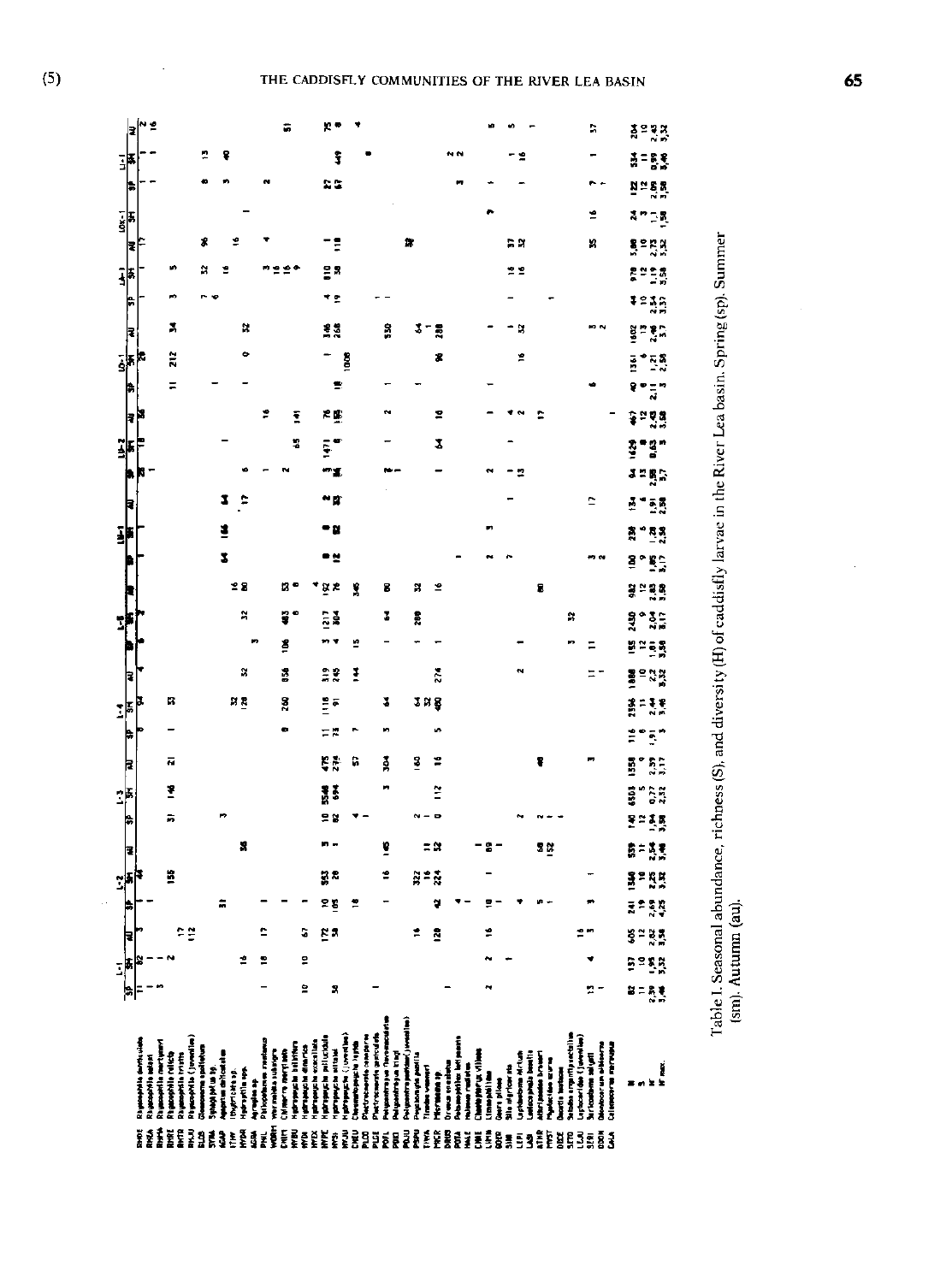

Fig. 4. Position of taxa and samples in the plane of the second and third axes from CA. Taxa code as in Table l.(A) and (B) : small tributaries. (C) : the main river.

Correlation analyses between selected physicochemical variables and the scores of the second and third axes of the correspondence analysis appear in table II. The correlation coefficient was significant for altitude with both F2 and F3 scores and for width and F2 score.

Table II. Correlation coefficients among selected physicochemical variables and the second and third axes from correspondances analysis of taxa (\* p  $0.05$ )(\*\* p 0.01).

|         | Altitude  | Width     | Conductivity | Oxygen   |
|---------|-----------|-----------|--------------|----------|
| F,      | $*0.363$  | $*$ 0.485 | 0.141        | $-0.008$ |
| $F_{2}$ | $*$ 0.682 | -0.098    | 0.103        | 0.043    |

#### **4. Discussion**

The ordination of taxa and samples performed by means of correspondence analysis summarises well the spatio-temporal changes that occur in the structure of caddisfly communities.

According to this analysis in the plane of the axes two and three differences were found between the head water of the main river and the sites located on the small tributaries. On the other hand, a downstream sequence from site 1 to site 5 of the main river could be observed as well as seasonal succession from spring to autumn.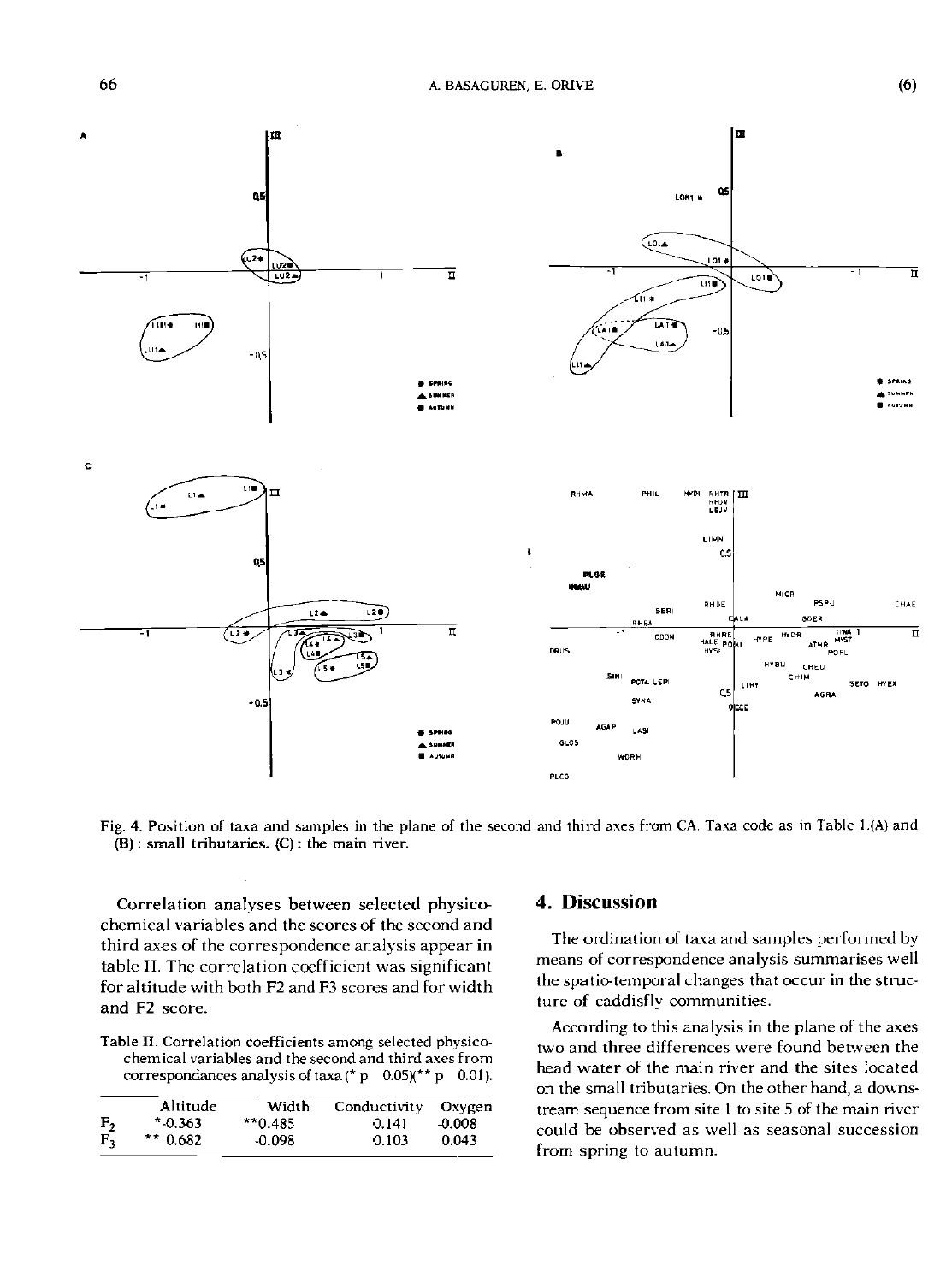The caddisfly community which supports the headwater of the main river only appears at this site and may be considered as representative of cool, fast-running waters (Décamps 1967, Verneaux & Rezzouk 1973, Herranz & Garcia de Jalon 1984, Garcia de Jalon 1986). Several authors have reported the incidence of thermal regimes in the distribution of stream insects (Décamps 1967, Hildrew & Edington 1979, Ward & Stanford 1982, Stroot 1984, Valett & Stanford 1987). In this river although it is short and fast-running, temperature changes are always higher at the lower reaches, chiefly in summer and autumn (Orive et al. 1988) and this factor may control the downstream distribution of these caddisflies.

Another caddisfly community is mainly constituted by *Rhyacophila denticulata, Hydropsyche siltalai, Hydropsyche pellucidula, Agapetus delicatulus, Silo nigricornis* and some species of Limnephilidae. This community appeared in the small streams, tributaries of the main river, coinciding with the lower values of diversity. The species of this community are generally more widespread than those which appeared at site 1 of the main river and representatives of sites downstream of the sources (Giudicelli et al. 1980, da Terra 1981). The last community, which appeared through most reaches of the main river contained several species also found in the small tributaries as for example, *Rhyacophila relicta, Rhyacophila denticulata, Hydropsyche siltalai* and *Hydropsyche pellucidula* in addition to *Psychomyia pusilla, Polycentropus flavomaculatus, Hydroptila* spp., *A thripsodes braueri, Mystacides azurea, Cheumatopsyche lepida* and *Chimarra marginata.* The downstream sequence of species from site 1 to site 5 of the main river agrees well with that found by lilies & Botosaneanu (1963), Hildrew & Edington (1979), Giudicelli et al. (1980), Bournaud et al. 1980 and Stroot (1984). The most abundant and ubiquitous species in this downstream sequence were *Hydropsyche pellucidula* and *Hydropsyche siltalai* whilst, by contrast, *Chimarra marginata* and *Cheumatospyche lepida* appeared mainly in the last reaches.

It is well stablished that congeneric species coexist in streams by means of several strategies (Boon 1979, Hildrew & Edington 1979, Décamps 1967, Malas & Wallace 1977, Andersen & Klubnes 1983, Bournaud et al., 1982, Higler & Tolkamp 1983). In this case, the coexistence of *Hydropsyche* 

*pellucidula* and *Hydropsyche siltalai* have been observed at most sites of the basin, whilst *Rhyacophila denticulata* and *Rhyacophila relicta* coexisted only in some places and were never abundant.,

Along the second axis it is possible to observe the seasonal succession from spring to autumn that occurs in the main river. This change is mainly based on the temporal changes in the abundance of several species such as *Hydropsyche siltalai* and *Hydropsyche pellucidula* which generally show their maximum in summer and *Cheumatopsyche lepida*  and *Polycentropus flavomaculatus* with maximum abundance generally in autumn.

The diversity of association in the main river is relatively high as compared with that recorded in the small tributaries as a consequence of the fact that this river is free of any major source of pollution and in this cases the organisms can exploit a more diverse and fluctuating environment as discussed by Vannote el al. (1980).

#### **Acknowledgements**

We are grateful to Dr M. Ladle for correcting the manuscript, to Dr Garcia de Jalon for helping in specimen identification and to the Diputacion Forai of Biscay for the finantial support which has made this study possible.

#### **References**

- **Andersen (T.) & Klubnes (R.). 1983. The Life Histories of**  *Hydropsyche siltalai* **(Dohler, 1963) and** *Hydropsyche pellucidula* **(Curtis, 1834) {Trichoptera, Hydropsychidae) in a West Norwegian River.** *Aquat. Ins.,* **5 : 51-62.**
- **Boon (P.J.). 1979. Studies on the spatial and temporal distribution of larval Hydropsychidae in the North Tyne River System (Northern England).** *Arch. HvdrobioL,* **85 : 336-359.**
- **Bournaud (M.), Keck (G.)& Richotix (P.). 1980. Les prélèvements de macroinvertébrés benthiques en tant que révélateurs de la physionomie d'une rivière.** *Annls Limnol.,* **16 : 55-75.**
- **Bournaud (M.), Tachet (H.) & Perrin (J.F.). 1982. Les Hydropsychidae (Trichoptera) du Haut-Rhône entre Genève et Lyon.**  *Annls Limnol.,* **18 : 61-80.**
- **Décamps (H.). 1967. Ecologie des Trichoptères de la Vallée d'Aure (Hautes-Pyrénées).** *Annls Limnol,* **3 : 399-577.**
- **Euskoiker. 1988. Caracterizaciôn Fisico-Quimica y Biolôgica de la Red Hidrografica de Bizkaia. Informe Final. Diputacion Forai de Bizkaia. Bilbao.**
- Garcia de Jalon (D.). 1982. Contribución a la zoogeografía de **los tricopteros espanoles.** *Shilap. Rev. Lepid.,* **(37) : 75-78 ; (38) : 157-165; (39): 237-244.**
- **Garcia de Jalon (D). 1986. Los Hydropsychidae (Trichoptera) de la cuenca del Duero.** *Bol. Asoc. Esp. Entom.,* **10: 127-138.**
- **Giudicelli (J.).Dia (A.)&Legier (P.). 1980. Etude Hydrobiologique d'une Rivière de Région Méditerranéenne, L'Argens (Var, France). Habitats, Hydrochimic, Distribution de la Faune Benthique.** *Bijdr. Dierk.,* **50: 303-341.**